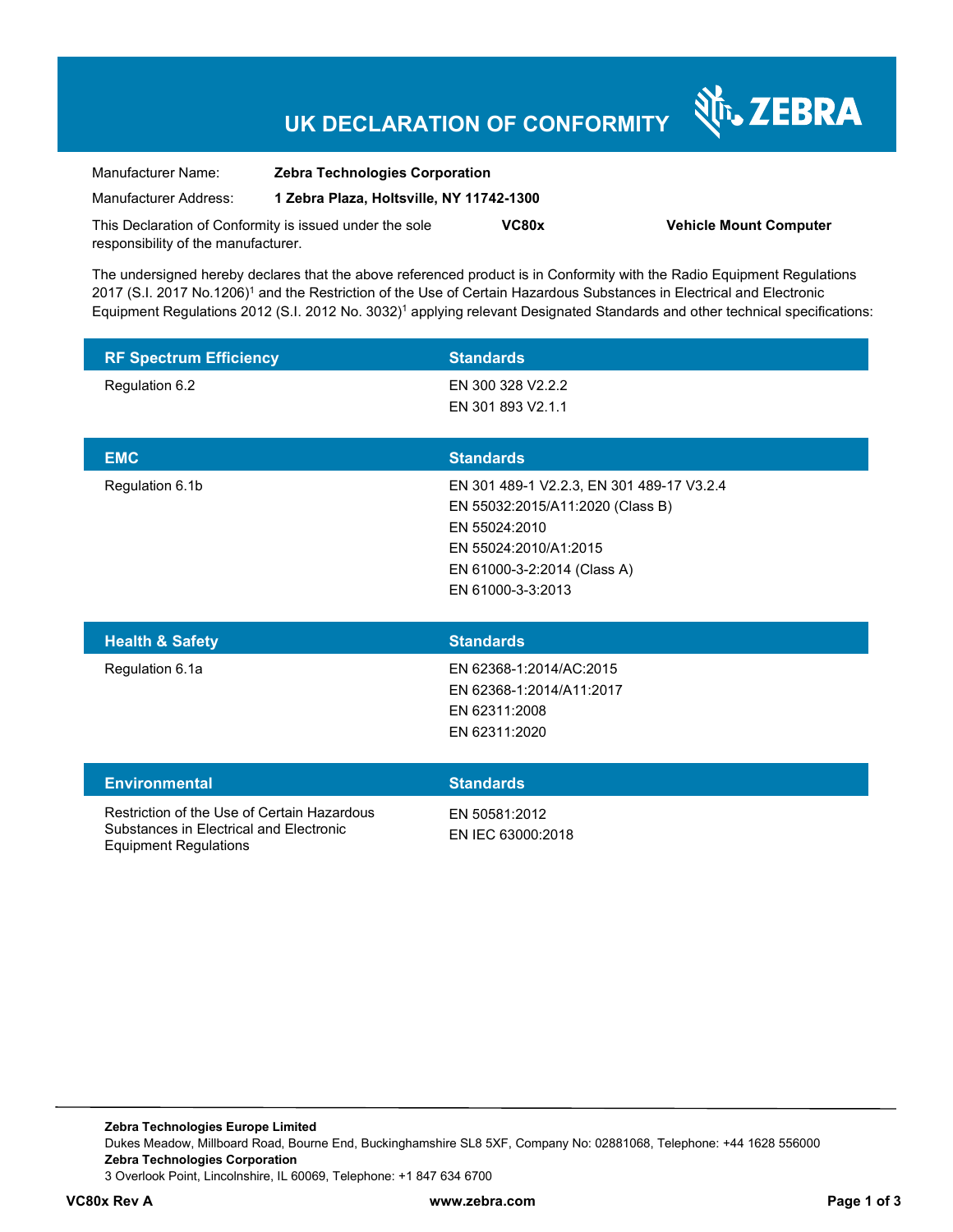# **UK DECLARATION OF CONFORMITY**



With regard to the Radio Equipment Regulations 2017 (S.I. 2017 No.1206)<sup>1</sup>, the conformity assessment procedure referred to in regulation 41(4)(a) and detailed in Schedule 2 has been followed.

 $^{\rm 1}$  As amended by applicable EU withdrawal legislation implemented at the time of issuing this declaration

## **Signed on behalf of Zebra Technologies Corporation**

 $\sin 4$ 

*(Signature of authorized person)* Marco Belli Rev: A Sr. Manager, Regulatory **Date: 15 April 2021** Place: Bourne End, UK